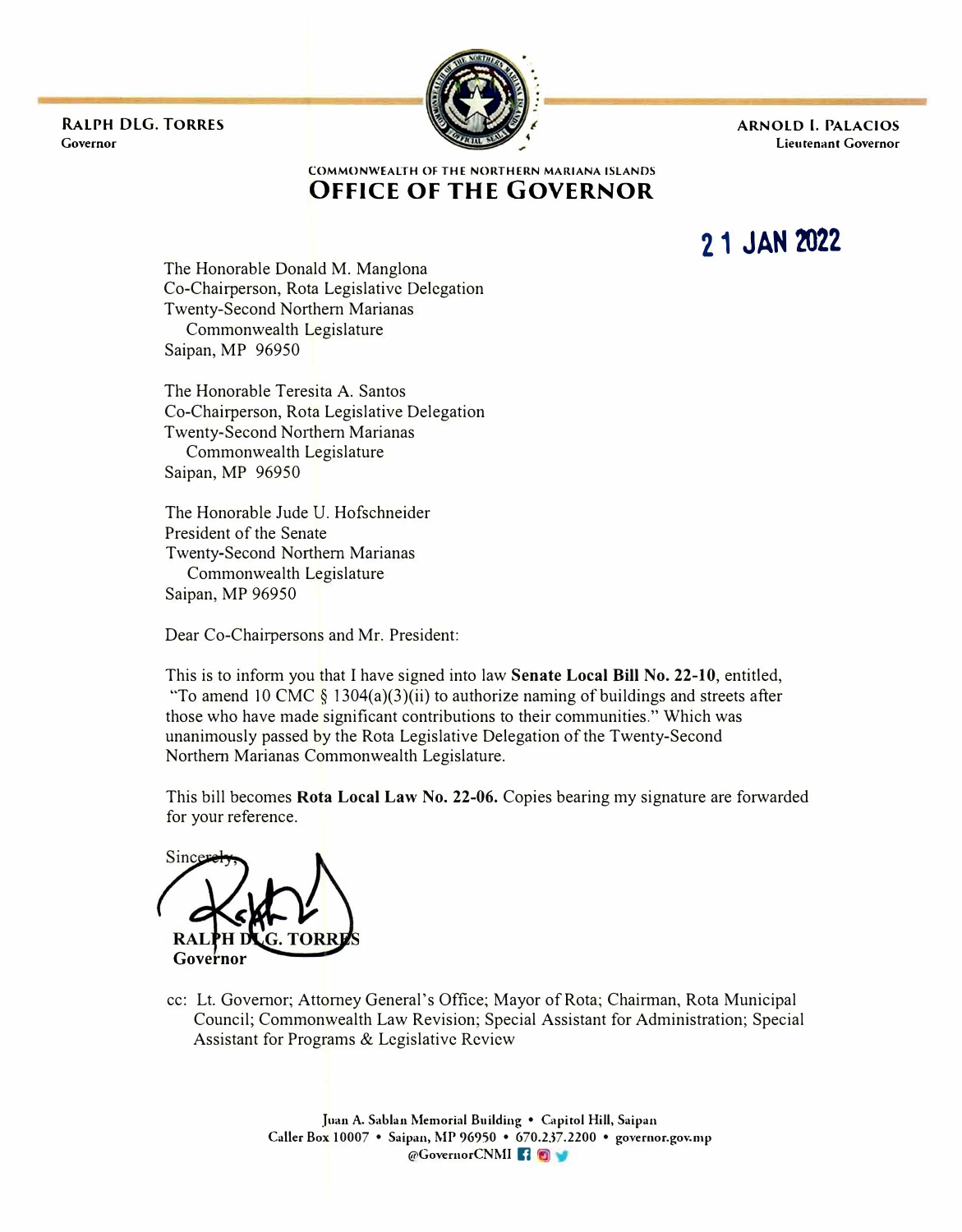

*ROTA LEGISLATIVE DELEGATION* 

**Twenty-Second Northern Marianas Commonwealth Legislature** 

**First Senatorial District P. 0. Box 500586 Saipan, MP 96950**

**Representative Donald M. Manglona, Co-Chairperson Senator Teresita A. Santos, Co-Chairperson** 

**Senator Paul A. Manglona, Floor Leader Senator Victor B. Hocog, Legislative Secretary** 

December 10, 2021

The Honorable Ralph DLG. Torres Governor Commonwealth of the Northern Mariana Islands Juan A. Sablan Memorial Building Capitol Hill Saipan, MP 96950

Dear Governor Torres:

I am honored to transmit for your action **Senate Local Bill No. 22-10,** entitled, "To amend 10 CMC § l 304(a)(3)(ii) to authorize naming of buildings and streets after those who have made significant contributions to their communities.", which was passed unanimously by the Rota Legislative Delegation, Twenty-Second Northern Marianas Commonwealth Legislature on First and Final Reading, a quorum duly present during its First Day, Second Regular Session held on December 9, 2021.

Respectfully submitted,

Frances Joan P Kaipat Delegation Clerk

Enclosure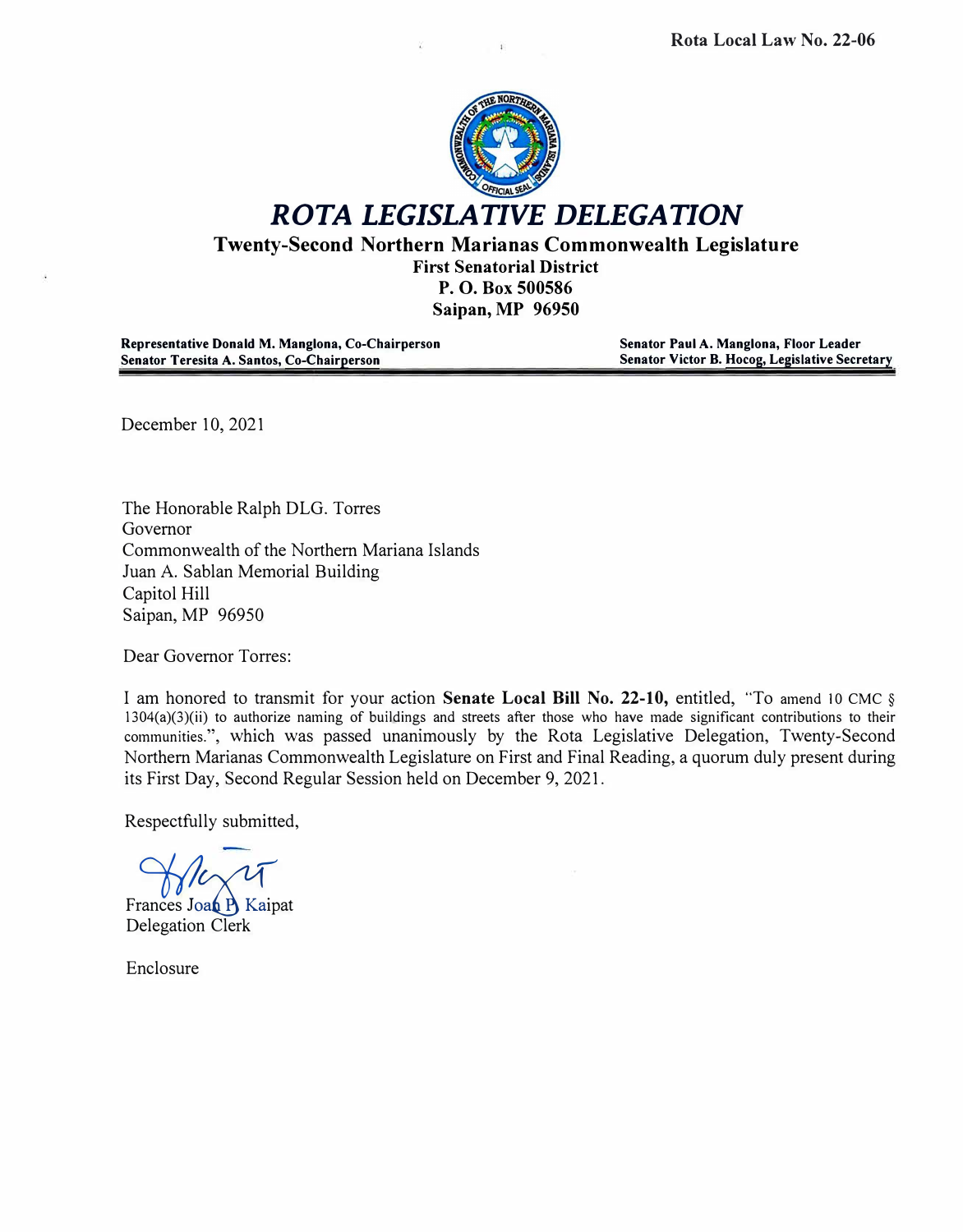

# *ROTA LEGISLATIVE DELEGATION*

**TWENTY-SECOND NORTHERN MARIANAS COMMONWEALTH LEGISLATURE FIRST SENATORIAL DISTRICT** 

**SECOND SPECIAL SESSION, 2021 SENATE LOCAL BILL NO. 22-10** 

### **A LOCAL BILL FOR AN ACT FOR THE FIRST SENATORIAL DISTRICT**

To amend 10 CMC  $\S$  1304(a)(3)(ii) to authorize naming of buildings and streets after those who have made significant contributions to their communities.

> **Offered by Senator Teresita A. Santos Prefiled and Introduced on August 25, 2021**

## *SENATE ACTION*

**Transmitted to the Rota Legislative Delegation on October 1, 2021** 

## *DELEGATION ACTION*

**Committee Referral: Standing Committee Report: Comments Solicited:** 

**Passed First** & **Final Reading:** 

**Comments Received:** 

None None 10/1/21 [Mayor of Rota DM No. 22-32] [18<sup>th</sup> Rota Municipal Council DM No. 22-33] None 12/9/21

Frances Joan Kaipat **Delegation Clerk**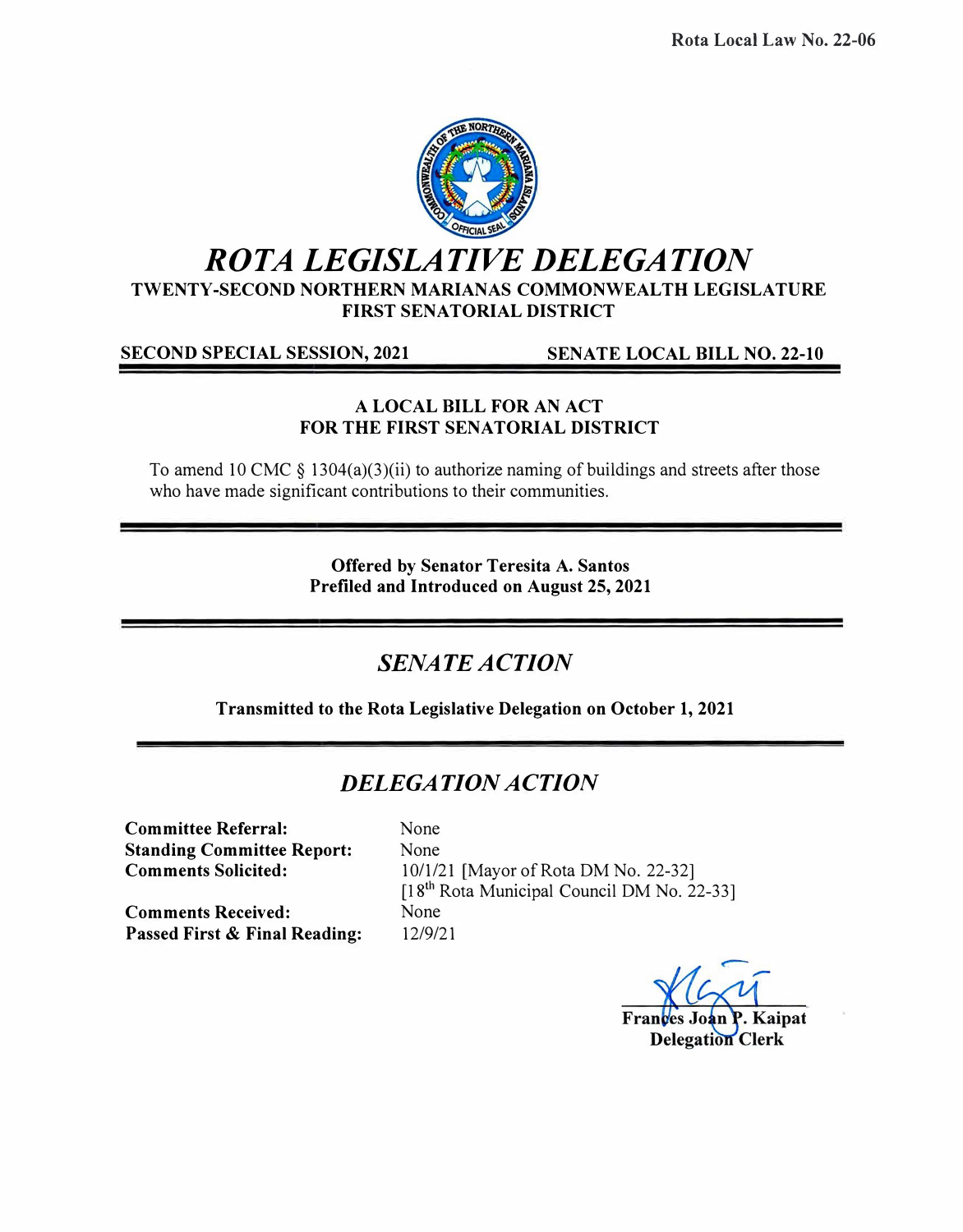**Rota Local Law No. 22-06** 



## **ROTA LEGISLATIVE DELEGATION**

**Twenty-Second Northern Marianas Commonwealth Legislature First Senatorial District** 

### **SECOND REGULAR SESSION, 2021 SENATE LOCAL BILL NO. 22-10**

#### **A LOCAL BILL FOR AN ACT FOR THE FIRST SENATORIAL DISTRICT**

To amend 10 CMC  $\S$  1304(a)(3)(ii) to authorize naming of buildings and streets after those who have made significant contributions to their communities.

#### **BE IT ENACTED BY THE FIRST SENATORIAL DISTRICT DELEGATION PURSUANT TO CHAPTER 4, DIVISION 1, TITLE 1 OF THE COMMONWEALTH CODE:**

1 **Section** 1. **Findings and Purpose.** The First Senatorial District Delegation (Delegation) 2 finds that Rota Local Law 7-1 established the naming of streets or public buildings and facilities 3 for people who are no longer living and have made significant contributions to the island of Rota <sup>4</sup> and its people. However, the Delegation also finds that there are certain individuals who are 5 living and continuing to make significant contributions to the island of Rota and deserve to be 6 honored as well.

7 Therefore, the purpose of this Act is to amend 10 CMC § 1304(a)(3)(ii) to allow naming 8 of public buildings and streets with names of individuals who are living and have made 9 Significant contributions to their communities.

10 **Section 2. Amendment.** 10 CMC § 1304(a)(3)(ii) is hereby amended to read as follows:

11 **I** "(ii) Naming public buildings and streets  $\theta$ <sub>reft</sub> after those individuals who have made 12 **significant contributions to their communities.**"

13 **Section 3. Severability.** If any provision of this Act or the application of any such 14 provision to any person or circumstance should be held invalid by a court of competent